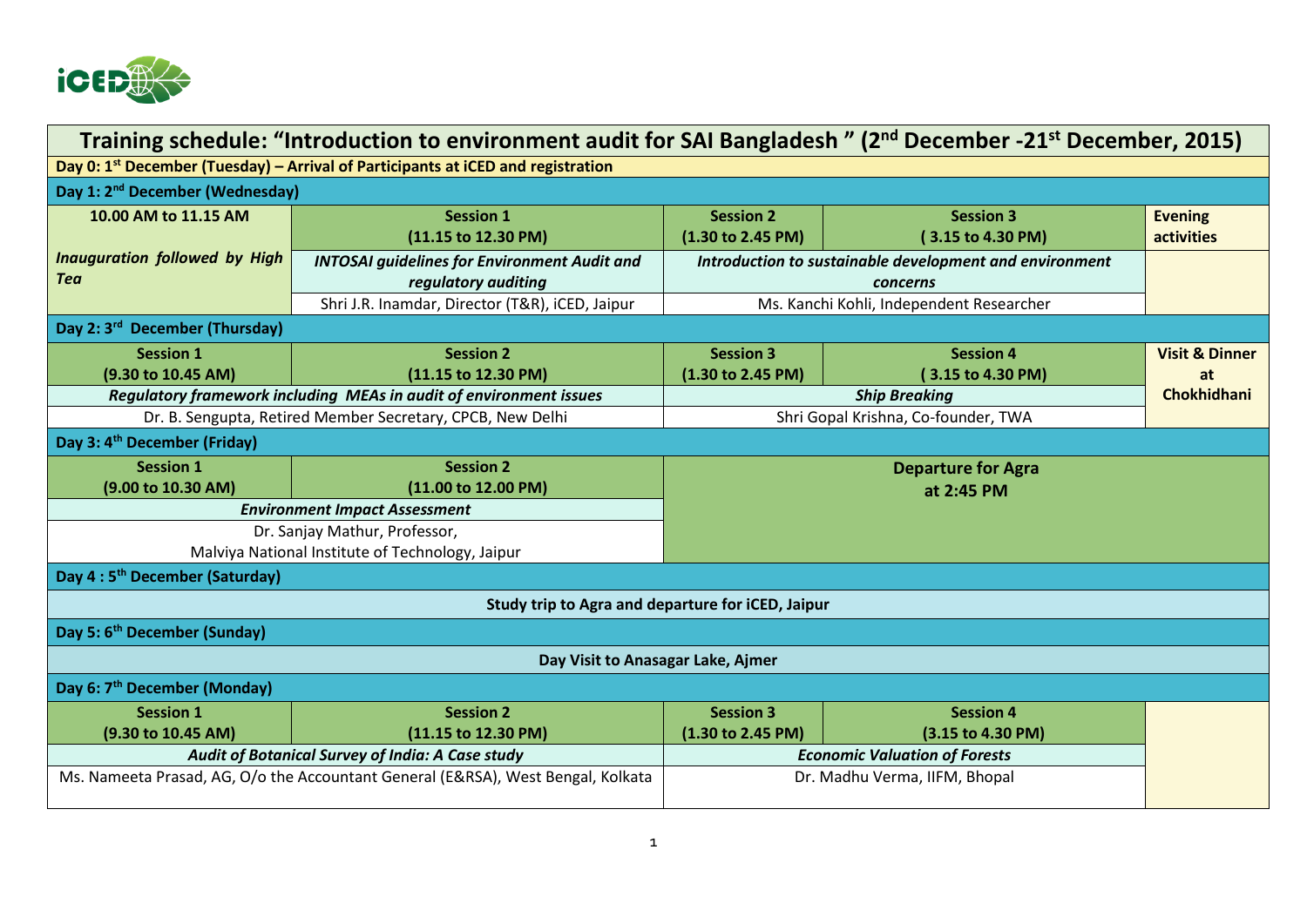

| Day 7: 8 <sup>th</sup> December (Tuesday)                                        |                                                                                                                 |                                                          |                   |                   |
|----------------------------------------------------------------------------------|-----------------------------------------------------------------------------------------------------------------|----------------------------------------------------------|-------------------|-------------------|
| <b>Session 1</b>                                                                 | <b>Session 2</b>                                                                                                | <b>Session 3</b>                                         | <b>Session 4</b>  |                   |
| (9.30 to 10.45 AM)                                                               | (11.15 to 12.30 PM)                                                                                             | (1.30 to 2.45 PM)                                        | (3.15 to 4.30 PM) |                   |
|                                                                                  | <b>Impacts of climate change on water resources</b>                                                             | <b>Visit to Amber Fort and Jaipur City</b>               |                   |                   |
| Prof. M. K. Pandit, Professor, Water Resources, University of Rajasthan, Jaipur. |                                                                                                                 |                                                          |                   |                   |
| Day 8: 9th December (Wednesday)                                                  |                                                                                                                 |                                                          |                   |                   |
| <b>Session 1</b>                                                                 | <b>Session 2</b>                                                                                                | <b>Session 3</b>                                         | <b>Session 4</b>  | <b>Light and</b>  |
| (9.30 to 10.45 AM)                                                               | (11.15 to 12.30 PM)                                                                                             | (1.30 to 2.45 PM)                                        | (3.15 to 4.30 PM) | sound show at     |
| <b>Case Study on water</b>                                                       |                                                                                                                 | <b>Mangroves-Guardians of the coast</b>                  |                   | <b>Amber Fort</b> |
| Shri J.R. Inamdar, Director (T&R), iCED, Jaipur                                  |                                                                                                                 | Dr. Archana Chatterjee, Project head-Mangrove for Future |                   |                   |
| Day 9: 10 <sup>th</sup> December (Thursday)                                      |                                                                                                                 |                                                          |                   |                   |
| <b>Session 1</b>                                                                 | <b>Session 2</b>                                                                                                | <b>Session 3</b>                                         | <b>Session 4</b>  |                   |
| (9.30 to 10.45 AM)                                                               | (11.15 to 12.30 PM)                                                                                             | (1.30 to 2.45 PM)                                        | (3.15 to 4.30 PM) |                   |
| <b>Measures for protection of wetlands</b>                                       |                                                                                                                 | <b>Introduction to issues in Biodiversity</b>            |                   |                   |
| Ms. Parineeta Dandekar, Coordinator, South Asia Network on Dams, Rivers & People |                                                                                                                 | Dr. Soumana Datta,                                       |                   |                   |
| (SANDRP)                                                                         |                                                                                                                 | Rajasthan University, Jaipur                             |                   |                   |
| Day 10: 11 <sup>th</sup> December (Friday)                                       |                                                                                                                 |                                                          |                   |                   |
|                                                                                  | Departure for Field visit : Gir Forest, Gujarat (Auditing water issues: case study Salinity Ingress in Gujarat) |                                                          |                   |                   |
| Day 11: 12 <sup>th</sup> December(Saturday)                                      |                                                                                                                 |                                                          |                   |                   |
|                                                                                  | Field visit: Salinity Ingress site, Gujarat                                                                     |                                                          |                   |                   |
| Day 12: 13 <sup>th</sup> December (Sunday)                                       |                                                                                                                 |                                                          |                   |                   |
|                                                                                  | Field visit: Gir Forest, Gujarat and departure for iCED                                                         |                                                          |                   |                   |
| Day 13: 14 <sup>th</sup> December (Monday)                                       |                                                                                                                 |                                                          |                   |                   |
| <b>Session 1</b>                                                                 | <b>Session 2</b>                                                                                                | <b>Session 3</b>                                         | <b>Session 4</b>  |                   |
| (9.30 to 10.45 AM)                                                               | (11.15 to 12.30 PM)                                                                                             | (1.30 to 2.45 PM)                                        | (3.15 to 4.30 PM) |                   |
| <b>Climate change: Science, issues and debates</b>                               |                                                                                                                 | <b>Management of e-waste</b>                             |                   |                   |
| Shri C. B Ramkumar, Founder,                                                     |                                                                                                                 | Dr. Kurian Joseph, Professor,                            |                   |                   |
| <b>Green Dreams</b>                                                              |                                                                                                                 | Center for environment studies, Anna University          |                   |                   |
|                                                                                  |                                                                                                                 |                                                          |                   |                   |